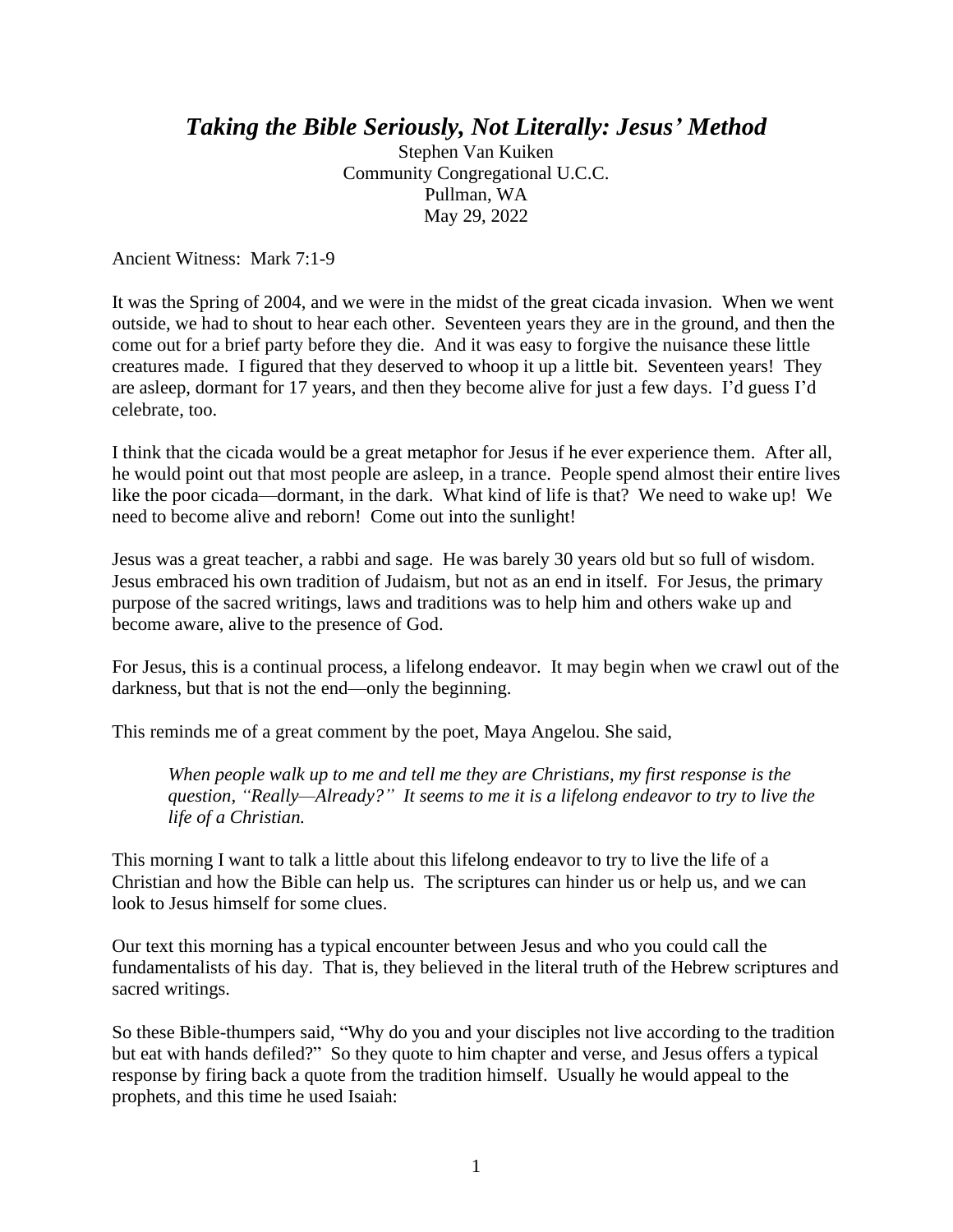*This people honors me with their lips, but their heart is far from me… You leave the commandment of God and hold fast to the traditions of hum*ans.

Jesus threw out the verses about hand-washing. And then he winds up with one of the greatest punchlines, on the the best one-liners ever attributed to him:

*You have a fine way of rejecting the commandment of God, in order to follow the Bible (keep your tradition)!*

This little gem is one that all aspiring Christians should know by heart.

Now let me just pause here for a second to say a few words about why this matters. Some people have said to me, "Steve, why would you go to the mat over your interpretation of the Bible? Why is it that important to you that you don't give in to a literal view of a few verses?"

Well, I could go on and on about the importance of honesty, integrity and authenticity. But let me point this out to you: If you think it doesn't matter how people interpret the Bible, just look at some of the decisions and policies of recent past administrations. Many major decisions have been made on the basis of religious views and scriptural interpretation! Just look at the views of Supreme Court justices, U.S. legislators and state law makers who state that a fertilized egg is a full human person—their religious view—making any abortion a murder. Even an atheist should tremble that fundamentalism is taking over Christianity in America. So, defending the church from literalism is the final firewall against injustice.

When I look around at what is going on today, Pascal's famous statement comes to my mind:

## *People never do evil so cheerfully as when they do it from religious conviction.*

When reporters have asked me for biblical justification for fighting for equal rights for gay, lesbian, and gender nonconforming people, often I've talked about the "ethic of Jesus" or "the way Jesus interpreted the Bible."

How did Jesus make ethical decisions? How did he interpret the scriptures? How did he decide what what sinful or not?

The apostle Paul summarized Jesus' position in his famous sentence: "The letter of the law kills, but the Spirit gives life." According to Jesus, we interpret rightly when the scriptures open up into the Spirit. The Bible is important only if it opens our eyes, wakes us up, makes us alive to the Spirit. Too often, however, we use the wrong method to interpret and miss the life-giving Spirit. As the famous saying goes: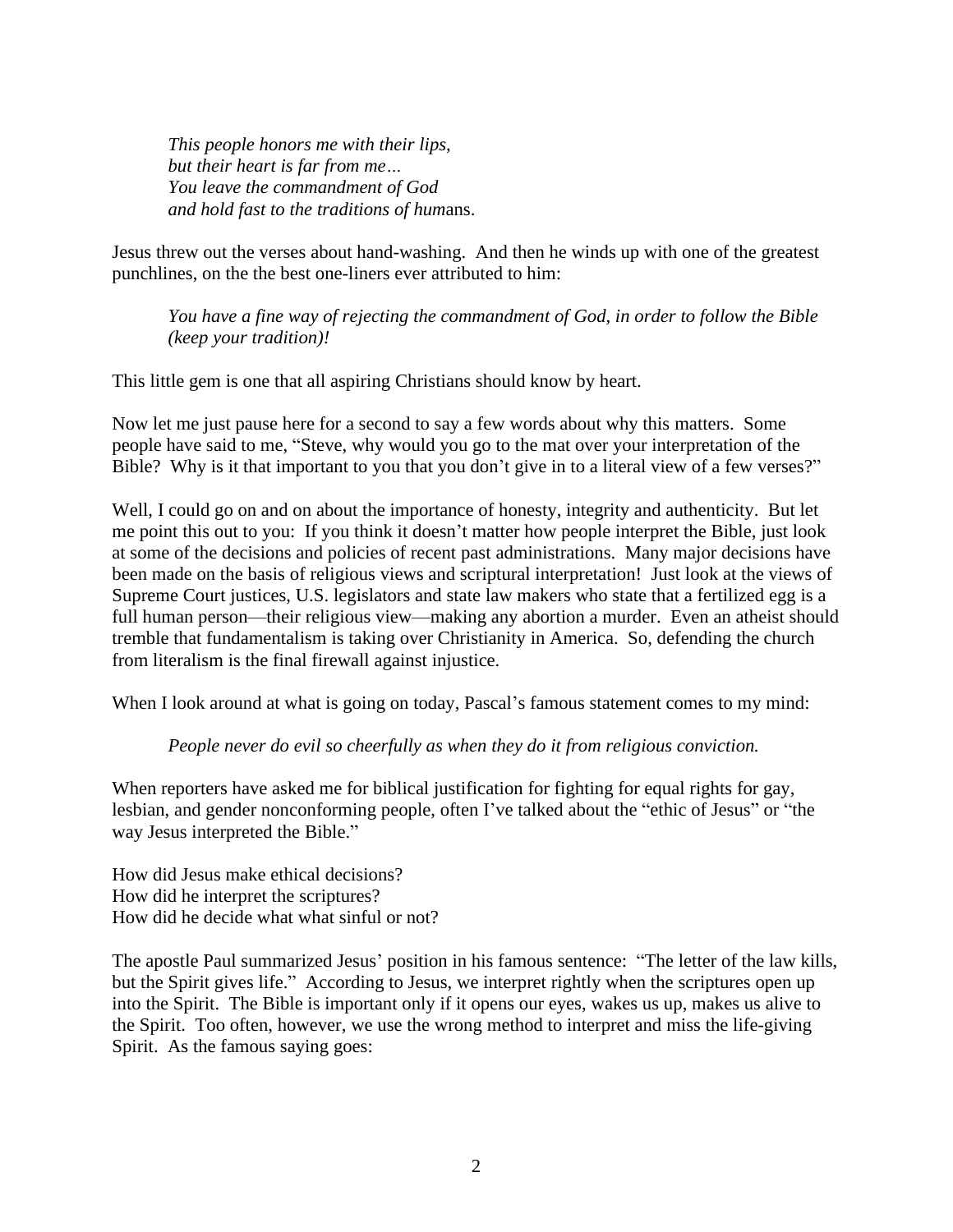*Too many Christians use the Bible as a drunk uses a lamppost—for support rather than for illumination.*

The test is, does our reading of the Bible illuminate, or does it simply allow us to live in darkness?

Here's a Buddhist story. The nun Wu Jincang asked the Sixth Patriarch Huineng, "I have studied the Mahapari-nirvana sutra for many years, yet there are many areas I do not quite understand. Please enlighten me."

The patriarch responded, "I am illiterate. Please read out the characters to me and perhaps I will be able to explain the meaning."

Said the nun, "You cannot even recognize the characters. How are you able then to understand the meaning?"

"Truth has nothing to do with words. Truth can be likened to the bright moon in the sky. Words, in this case, can be likened to a finger. The finger can point to the moon's location. However, the finger is not the moon. To look at the moon, it is necessary to gaze beyond the finger, right?"

Jesus was a teacher, a rabbi. And it is important to remember that he took his tradition and the scriptures *very seriously*. But for him, it was all about the Spirit. It was all about the wordless wisdom. It was all about seeing the moon.

And so, for example, when some Bible-thumpers quoted Jesus chapter and verse about the Sabbath, how did he respond? (Mk 2:23ff) It is not lawful, they said, it is not biblical; it is not ethical, they said, to pluck grain or to heal others on the Sabbath. Jesus is remembered as quoting some other scripture verses back at them, and then another marvelous punchline:

*The sabbath was made for human beings, not human beings for the sabbath.*

How do we decide what is scriptural, what is ethical? We must ask, how does this serve humanity? How does it foster love? How does it further what is good? And so he threw out the verse when he needed to. He took the Bible too seriously to take it literally. In yet another encounter with some literalists Jesus said,

*You have neglected the weightier matters of the law (the scriptures): justice, mercy and faith.*

Ask yourself, does my interpretation of the Bible lead me to practice justice and mercy or not? As William Sloane Coffin said,

*It is time to realize that any belief in biblical inerrancy is itself unbiblical.*

It must be interpreted, put through the filter of justice and mercy.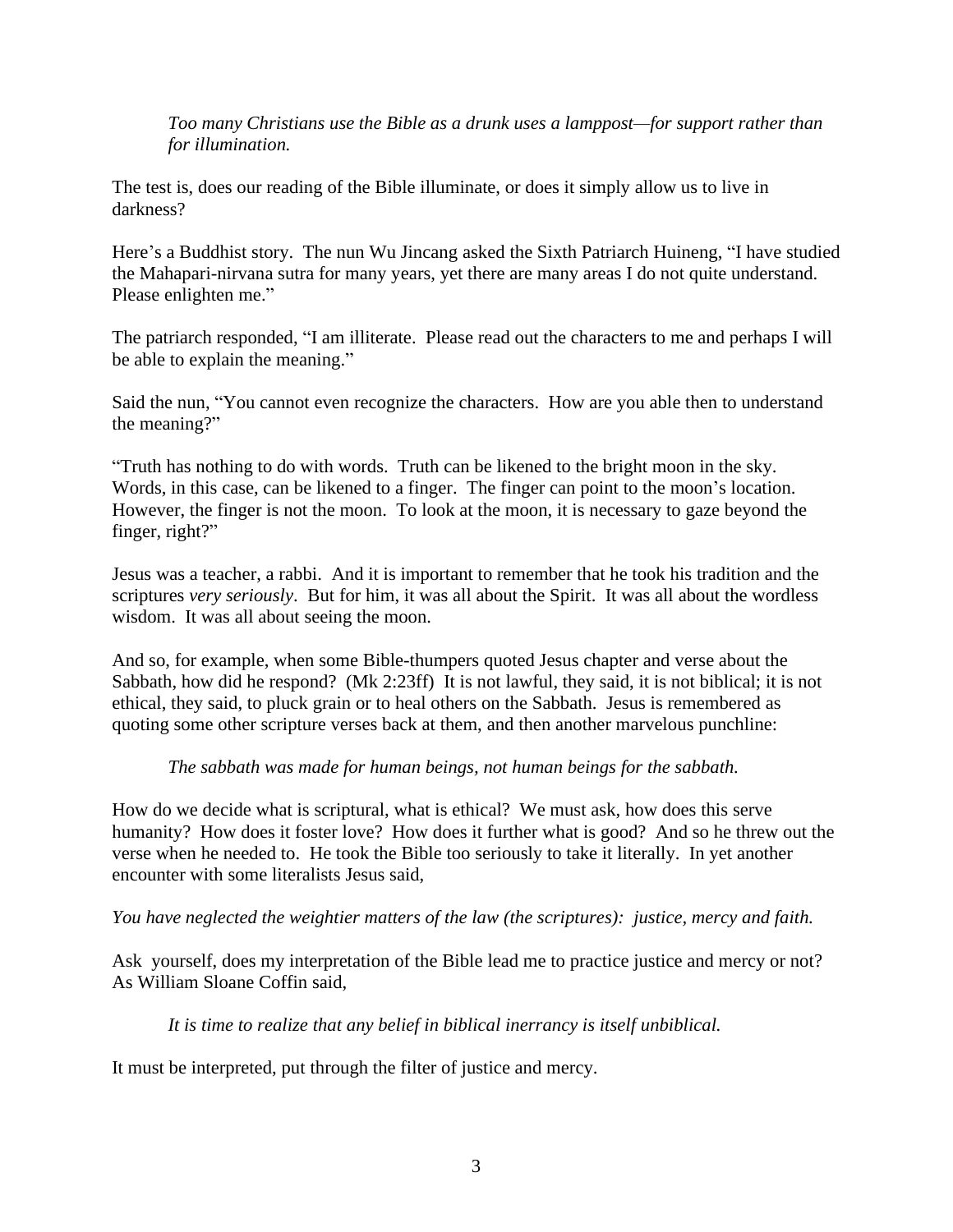Or, as Jesus said (Mk 12:28ff), remember that there is a preeminent principle, the greatest commandment of all: love God and love your neighbor. This is the ultimate measure of what is sinful or not, what is ethical or not. This is Jesus' method of reading the Bible.

In Luke (4:18-19), Jesus quotes Isaiah again, but he does something very interesting. He leaves out a vase. Can you guess which one? "The Spirit of the Lord has anointed me… he has sent me to bring good news to the oppressed… to proclaim the year of the Lord's favor…" And Isaiah continues, "and the day of vengeance of our God." Jesus removed the image of a vengeful and violent God. He threw it out.

New Testament scholar, William Countryman, gave a sermon on yet another encounter with people throwing Bible verses at Jesus. This time it was a passage in scripture that made divorce legal. But Jesus saw how the letter of this law was being used to hurt women—leaving them abandoned, dispossessed and vulnerable in that first century patriarchal Palestinian culture. So then he says, "Moses only allowed divorce in the first place because of your hardness of heart." And then he abolishes divorce. He takes this Bible verse and pitches it out. Why? To protect women.

And he appeals to another verse that "a man shall leave his parents and be joined to his wife and the two shall become flesh." And he adds his own commentary: "Therefore what God has joined together, let no one separate."

I'll leave you with some of Countryman's words:

*When religious people (that's us) read Scripture, we're still quite capable of using it to support and affirm our own hard-heartedness. White Christians in the early nineteenth century justified slavery by the Bible. After the Civil War, they justified discrimination against blacks by the Bible. Christians have justified wars by the Bible. Christians have justified Inquisitions by the Bible. Christians have justified the subordination of women by the Bible.*

*Hardness of heart is something that keeps on cropping up. It wasn't unique to the Pharisees in Jesus' audience. It's not specifically Jewish. It's an equal-opportunity sin. It's the property of the whole human race. You can't escape it just by being religious; but you can escape it by ceasing to be religious, either. And if you quit reading Scriptures, you not only lose passages that cater to your particular kind of hardheartedness; you also lose the ones that might wake you up and suddenly let you see how really big and generous God's love is.*

## He concludes:

*When Scripture seems to confirm your own hardness of heart, it's wrong. Ditch it, just the way Jesus did. Conversely, when Scripture breaks your world open and makes it bigger and more loving, it is achieving its true goal.*